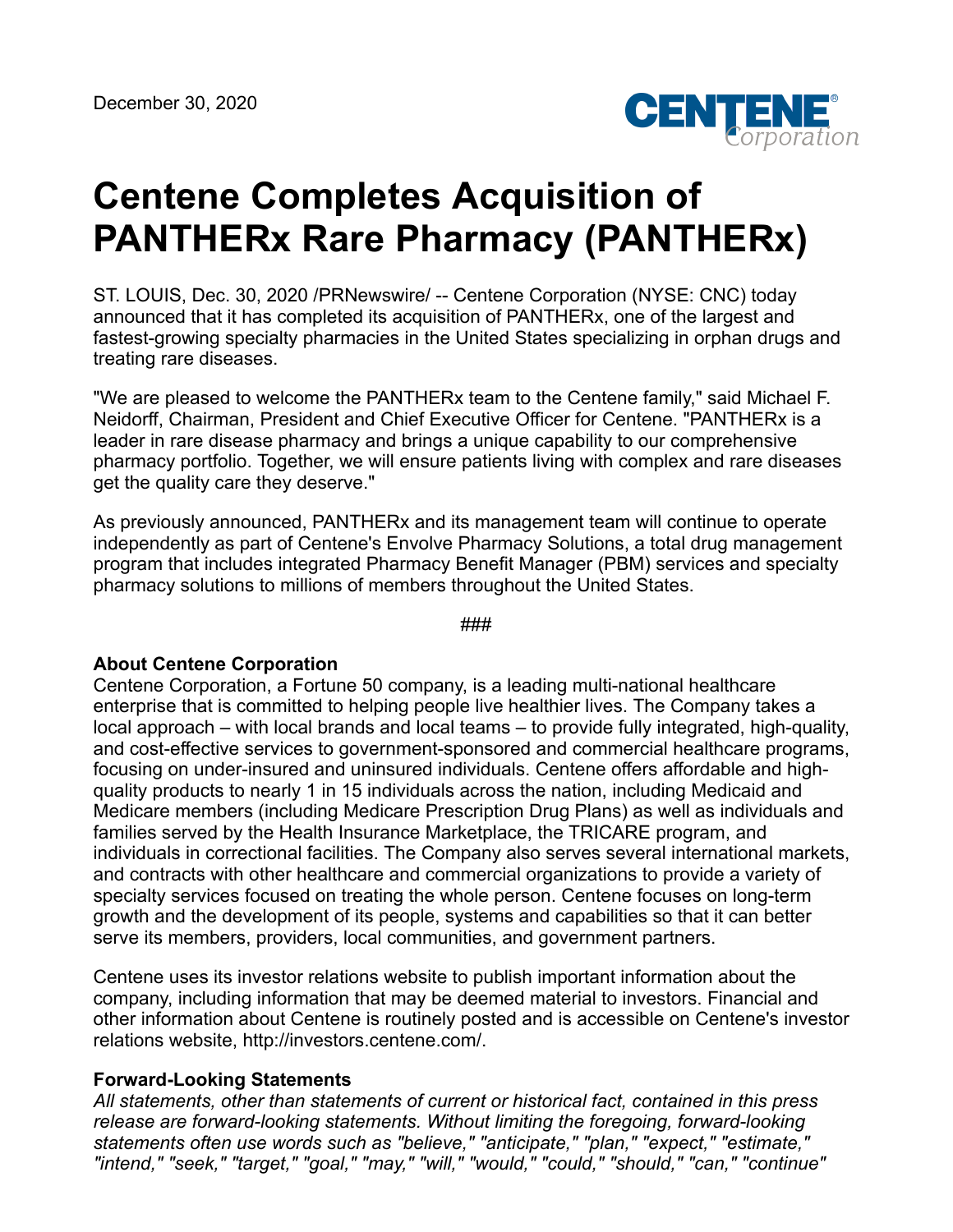*and other similar words or expressions (and the negative thereof). Centene (the Company, our, or we) intends such forward-looking statements to be covered by the safe-harbor provisions for forward-looking statements contained in the Private Securities Litigation Reform Act of 1995, and we are including this statement for purposes of complying with these safe-harbor provisions. In particular, these statements include, without limitation, statements about our future operating or financial performance, market opportunity, growth strategy, competition, expected activities in completed and future acquisitions, including statements about the impact of our recently completed acquisition (the WellCare Acquisition) of WellCare Health Plans, Inc. (WellCare), other recent and future acquisitions, investments and the adequacy of our available cash resources. These forward-looking statements reflect our current views with respect to future events and are based on numerous assumptions and assessments made by us in light of our experience and perception of historical trends, current conditions, business strategies, operating environments, future developments and other factors we believe appropriate. By their nature, forward-looking statements involve known and unknown risks and uncertainties and are subject to change because they relate to events and depend on circumstances that will occur in the future, including economic, regulatory, competitive and other factors that may cause our or our industry's actual results, levels of activity, performance or achievements to be materially different from any future results, levels of activity, performance or achievements expressed or implied by these forward-looking statements. These statements are not guarantees of future performance and are subject to risks, uncertainties and assumptions. All forward-looking statements included in this press release are based on information available to us on the date hereof. Except as may be otherwise required by law, we undertake no obligation to update or revise the forward-looking statements included in this press release, whether as a result of new information, future events or otherwise, after the date hereof. You should not place undue reliance on any forward-looking statements, as actual results may differ materially from projections, estimates, or other forward-looking statements due to a variety of important factors, variables and events including but not limited to: the impact of COVID-19 on global markets, economic conditions, the healthcare industry and our results of operations, which is unknown, and the response by governments and other third parties; uncertainty as to our expected financial performance during the period of integration of the WellCare Acquisition; our ability to accurately predict and effectively manage health benefits and other operating expenses and reserves, including fluctuations in medical utilization rates due to the impact of COVID-19; the possibility that the expected synergies and value creation from the WellCare Acquisition will not be realized, or will not be realized within the expected time period; the risk that unexpected costs will be incurred in connection with the integration of the WellCare Acquisition or that the integration of WellCare will be more difficult or time consuming than expected; unexpected costs, charges or expenses resulting from the WellCare Acquisition; the inability to retain key personnel; disruption from the integration of the WellCare Acquisition, including potential adverse reactions or changes to business relationships with customers, employees, suppliers or regulators, making it more difficult to maintain business and operational relationships; the risk that we may not be able to effectively manage our expanded operations; competition; membership and revenue declines or unexpected trends; changes in healthcare practices, new technologies, and advances in medicine; increased healthcare costs; changes in economic, political or market conditions; changes in federal or state laws or regulations, including changes with respect to income tax reform or government healthcare programs as well as changes with respect to the Patient Protection and Affordable Care Act (ACA) and the Health Care and Education Affordability Reconciliation Act, collectively referred to as the ACA and any regulations enacted thereunder that may result from changing political conditions or judicial actions, including the ultimate outcome in "Texas v. United States of America" regarding the constitutionality of the ACA; rate cuts or other payment reductions or delays by governmental payors and other*